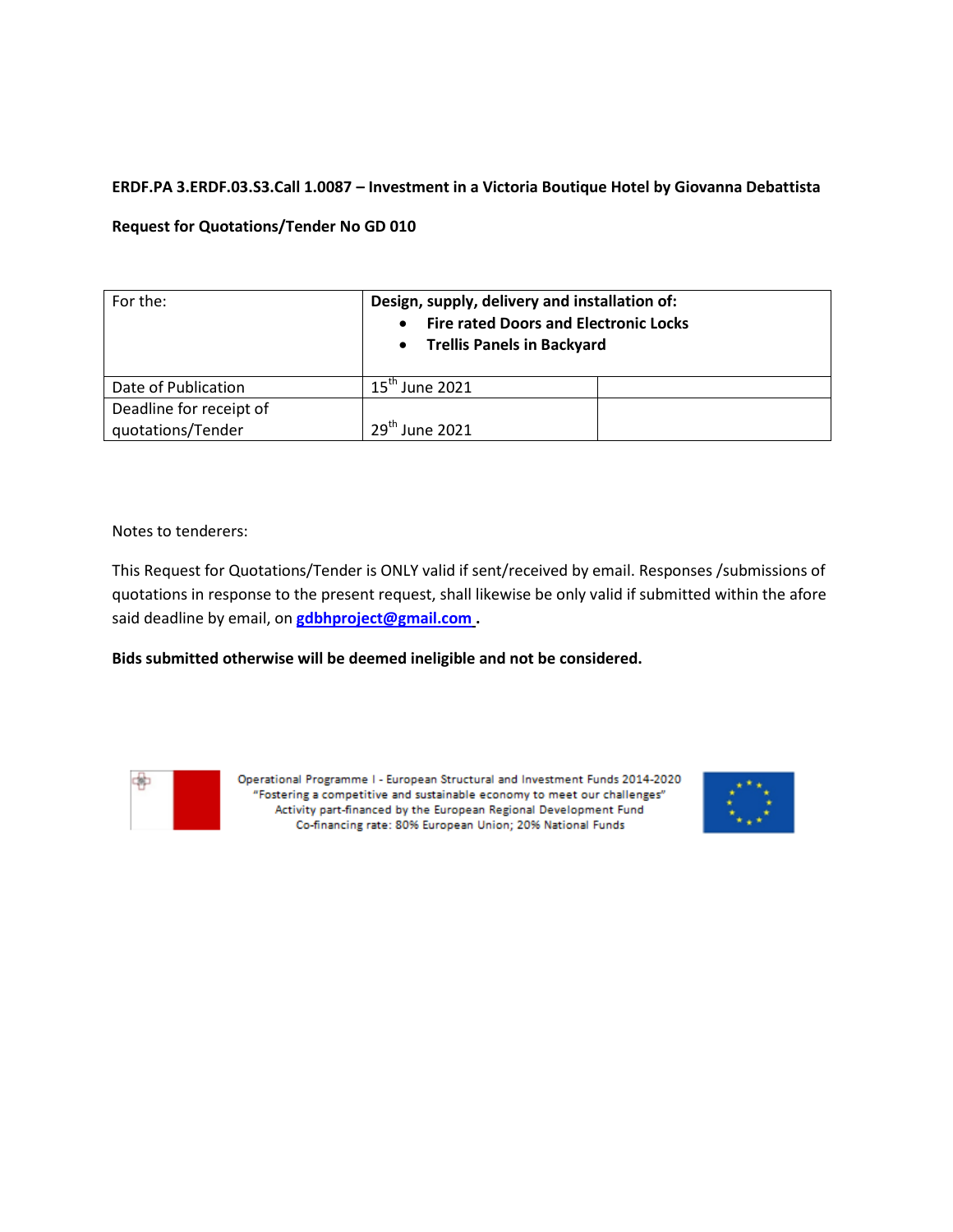# **Terms of Request for Quotation/Tender**

- 1. Ms Giovanna Debattista, henceforth the Contracting Authority, invites the submission of bids under the present request for quotation/tender, the subject of which is the **design, supply, delivery, and installation of:** 
	- **Fire rated Doors and Electronic Locks**
	- **Trellis Panels kin Backyard**
- 2. The successful bidder(s) shall supply, install test and commission such supplies at the 18, St. Domenic Street, Victoria, Gozo. Quoted prices shall be deemed to be inclusive of all costs including the **design, supply, delivery, and installation** of the said systems/items.
- 3. The said supplies shall be commissioned within six months from signature of contract**.** The ability to deliver earlier than this deadline will be considered positively.
- 4. The successful bidder(s)/contractor(s) shall be held liable for any losses incurred by the Contracting Authority if this deadline is not honoured as well as for any delays in the submission of delivery notes, invoices and/or receipts and due to which the Ms Debattista suffers financial liability.
- 5. This is a unit-price for supplies contracts. Interested parties shall quote for each item within a lot with the quote indicating price excluding VAT, the value of the VAT and the price inclusive of VAT **using the tender bidding form provided. Its use is mandatory, and bids will be declared not administratively compliant if it is not used.**
- 6. **All communications shall be made in writing, using the email address in reference**. No other forms of communication shall be entertained. **Any communication shall be in English.**
- 7. This request for quotations/Tender is being issued under an open procedure.
- 8. This request for quotations/Tender is **divided into lots**. Interested parties may, if they wish, quote for one lot only, indicating '0' or 'Nil' in each filed of the other lot. Quotations will not be accepted for incomplete quantities.
- 9. All bids must meet the minimum technical specifications provided. Variant solutions shall not be accepted.
- 10. The procurement in question forms part of a project part-financed by the SME Diversification and Innovation Grant Scheme, under the Business Enhance Initiative part-financed under Operational Programme I – *Fostering a competitive and sustainable economy to meet our challenges* through the European Regional Development Fund (ERDF) 2014-2020.
- 11. No clarification meeting/site visit is planned. However, requests for clarifications may be sent by email, as indicated above, by not later than four calendar days from the 'Deadline for receipt of quotations' indicated on the first page of this document. Replies will be published on the <http://www.weddingsbygovi.com/> website as soon as possible, and not later than within three calendar days from the 'Deadline for receipt of quotations'. No clarification will be published later than three calendar days from the deadline for the receipt of quotations.
- 12. Interested Parties should be aware that upon implementation, the Supplier shall issue a delivery note.

Subsequently, the Supplier shall issue an invoice (distinct in form and nature from the delivery note) to request payment. The Invoice should be in line with the VAT legislation, include a description of the goods, reference to contract and delivery.

Together with the Invoice, the Supplier shall fill in the Supplier Financial Identification Form provided by the Contracting Authority.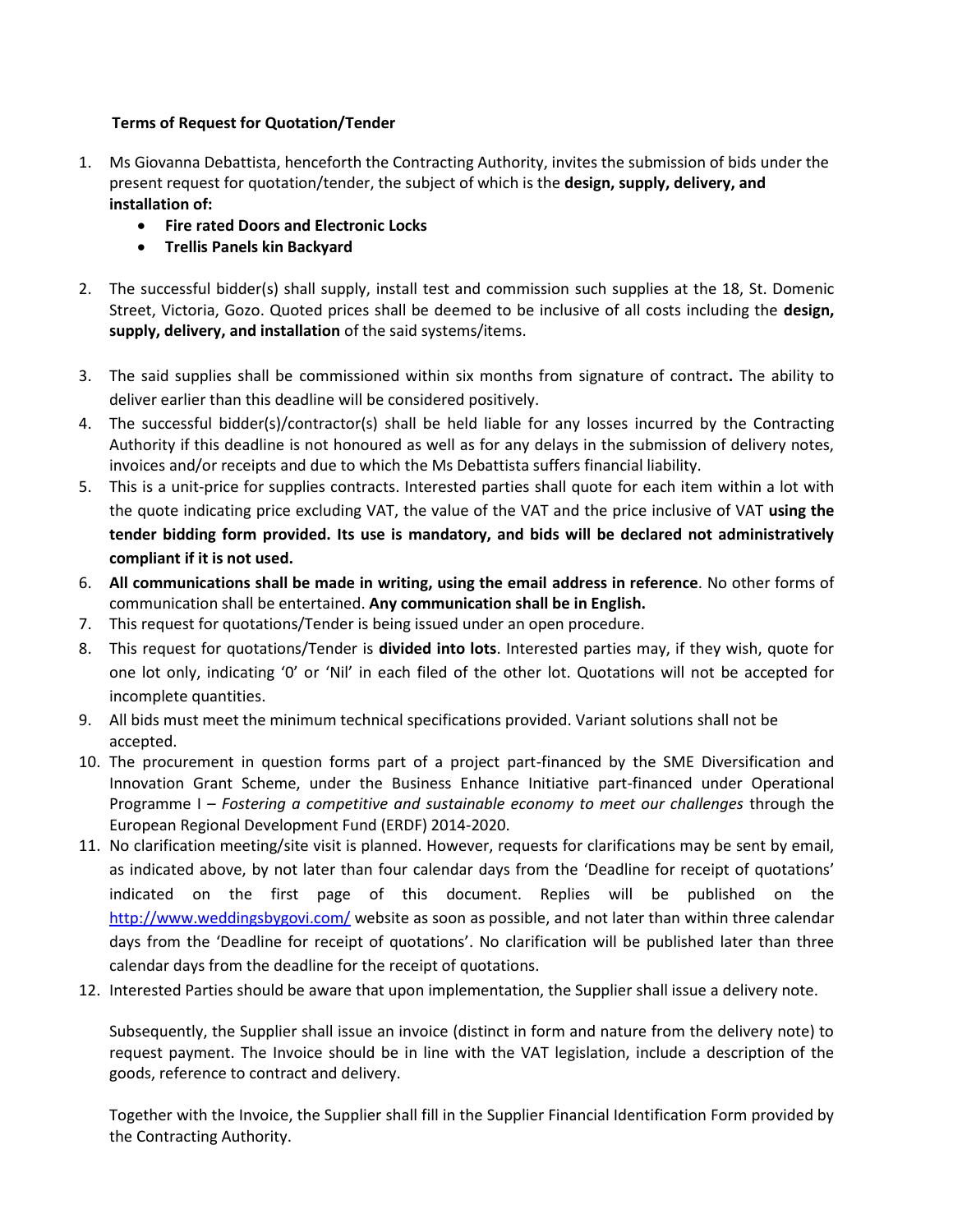In view of the fact that this is a Business Enhance ERDF project, Cash disbursements are strictly prohibited. The total expenditure must be paid through transparent, traceable bank transactions, i.e. either through direct bank transfer or through payments by cheque. Following Payment, the Supplier shall issue a VAT receipt and a warranty.

- 13. Payment terms may include a deposit upon signature of contract. However, the last payment shall be effected ONLY after successful commissioning of the system.
- 14. The warranty shall be for a period of two years.
- 15. Any quotation submitted under this request for quotations/tender shall remain valid for twelve (12) months from the deadline for the receipt of bids.
- 16. Interested Parties should keep in view that payments will be made through an identifiable bank account to the identified bank account of the Service Provider/Supplier as outlined in the Supplier Financial Identification Form.
- 17. In order to be considered eligible for the award of the contract, economic operators must provide evidence that they meet or exceed certain minimum criteria described hereunder.
- 18. The Contracting Authority intends to procure the said supplies from the interested parties submitting the cheapest priced offer satisfying the minimum technical requirements. Bidders shall take the following points into consideration:
	- a) The cost of any operating system/software, including its installation, shall be part included in the price, and not quoted separately.
	- b) Insofar as applicable, Bidders shall ensure that system has the lowest environmental footprint possible. This shall include, but not be limited to energy consumption of the resources used by the system.
- 19. Without prejudice to the above, the Contracting Authority reserves the right to opt in favour of **an offer that is dearer than the cheapest technically compliant offer**.
- 20. Without prejudice to any other clause in this request for quotations/tender, the Contracting Authority **may for any reason whatsoever, and without any liability whatsoever, cancel the present procurement exercise at any point in time** prior to the signature of contract with the selected bidder(s).
- 21. The laws of Malta shall apply in all matters relevant to the present Tender and the subsequent Contract to be entered into by the Contracting Authority and the Successful Bidder(s).
- **22. Eligibility Criteria**
	- i By submitting a quote, a bidder(s) shall be declaring that it does not engage in any form of discrimination on the basis of sex, gender, racial or ethnic origin, religion or belief, disability, age or sexual orientation. It also has policies to safeguarding individuals /employees against victimization and/or harassment.

The Contracting Authority reserves the right to immediately stop any agreement with any Contractor and hold such a contractor liable for any losses which it may incur if following the signature of the agreement for the supply of items as per present RFQ/Tender, it transpires that such a declaration was not made in good faith and/or the Contractor engages or has engaged in any such form of discrimination.

ii The **Interested Party shall quote by providing documentation to substantiate the items which one intends to provide, which may include brochures** and any other literature deemed necessary. The said documentation shall be in **English, Italian or Maltese and shall be sufficiently exhaustive to enable a proper evaluation of the bidder's ability to deliver the required solution as well as**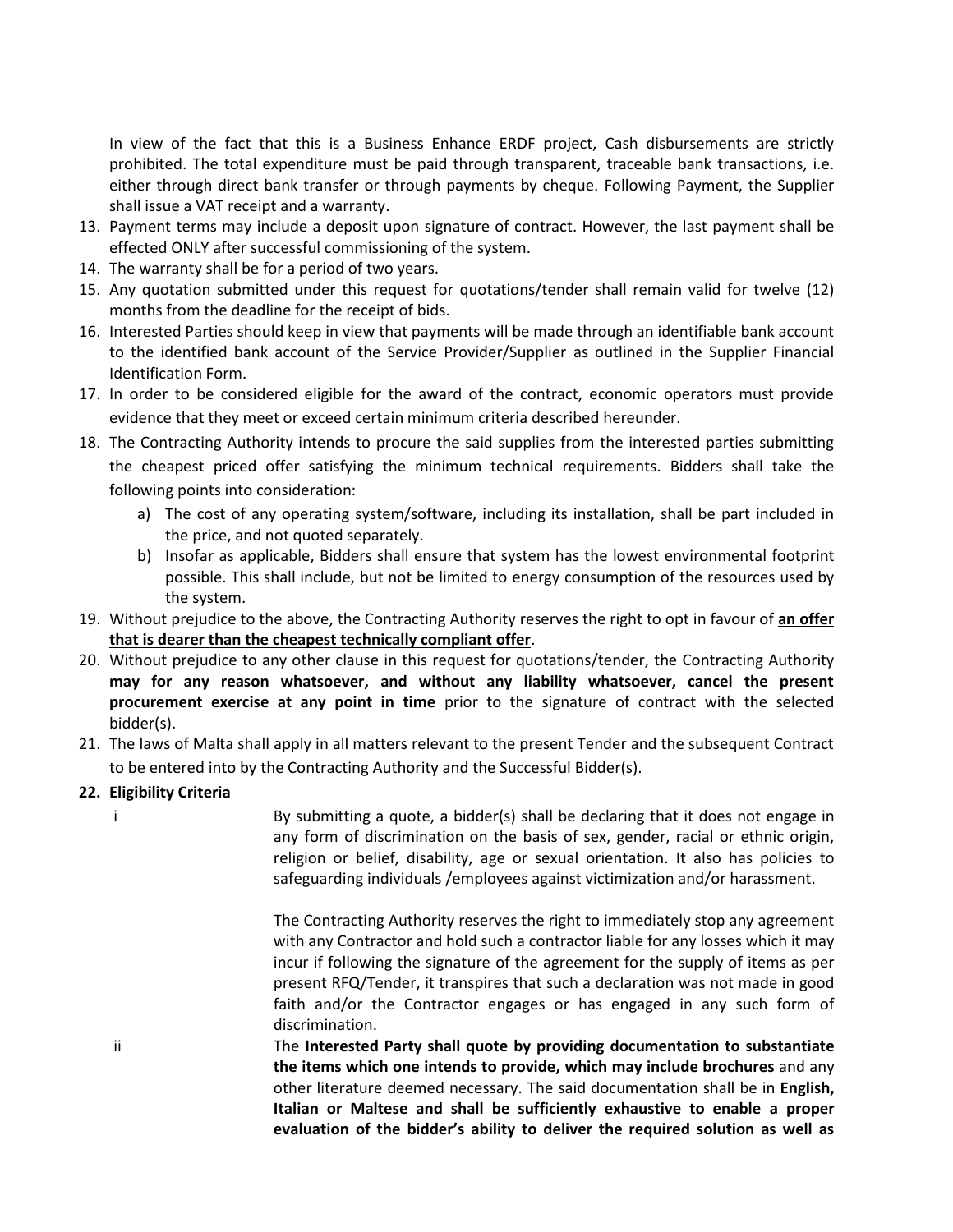**how the proposal meets the requirements outlined in the Technical Specifications in point 23 below**

iii Interested Party quotes with equipment which meets **all** the minimum technical specifications below.

### 23. **Technical Specifications**

| Lot 1                                    | The successful bidder shall design, supply, deliver and install:                                                                                                                                                                                                                                                                                                                                                                                                       |  |  |
|------------------------------------------|------------------------------------------------------------------------------------------------------------------------------------------------------------------------------------------------------------------------------------------------------------------------------------------------------------------------------------------------------------------------------------------------------------------------------------------------------------------------|--|--|
| Fire rated Doors and<br>Electronic Locks | 1 fire-rated door, having a rating of FD 60, complete with hardware, lock<br>$\bullet$<br>and door-closer.<br>1 fire-rated double leaf door, having a rating of FD 30, complete with<br>$\bullet$<br>hardware, lock and door-closer.<br>10 fire-rated doors, having a rating of FD 30, complete with hardware,<br>$\bullet$<br>lock and door-closer.<br>• 8 fire-rated doors, having a rating of FD 30, complete with hardware,<br>electronic striker and door-closer. |  |  |
| Lot <sub>2</sub>                         | The successful bidder shall design, supply, deliver and install five sections of<br>trellis with approximate dimensions:                                                                                                                                                                                                                                                                                                                                               |  |  |
| Trellis Panels in                        |                                                                                                                                                                                                                                                                                                                                                                                                                                                                        |  |  |
| Backyard                                 | 4 of 0.9 metres x 2 metres<br>$\bullet$                                                                                                                                                                                                                                                                                                                                                                                                                                |  |  |
|                                          | 1 of 1.4 metres x 2 metres<br>$\bullet$                                                                                                                                                                                                                                                                                                                                                                                                                                |  |  |

## 24. **(D) Financial Offer**

The Bidder(s) shall provide their submission using the Tendering Bid Form in Annex 1 as a template. They may copy and paste it on their letterhead but shall not delete any element from it. Bidders who do not use the attached template, or who delete any element from it, shall be considered not administratively compliant, and their submission not considered any further.

The quote shall make reference to the Project Code: ERDF.PA 3.ERDF.03.S3.Call 1.0087, the name of the Contracting Authority – Ms. Giovanna Debattista, her VAT Number: MT MT18946512, and the title of the RFQ/Tender: **Design, supply, delivery and installation of:** 

- **Fire rated Doors and Electronic Locks**
- **Trellis Panels kin Backyard**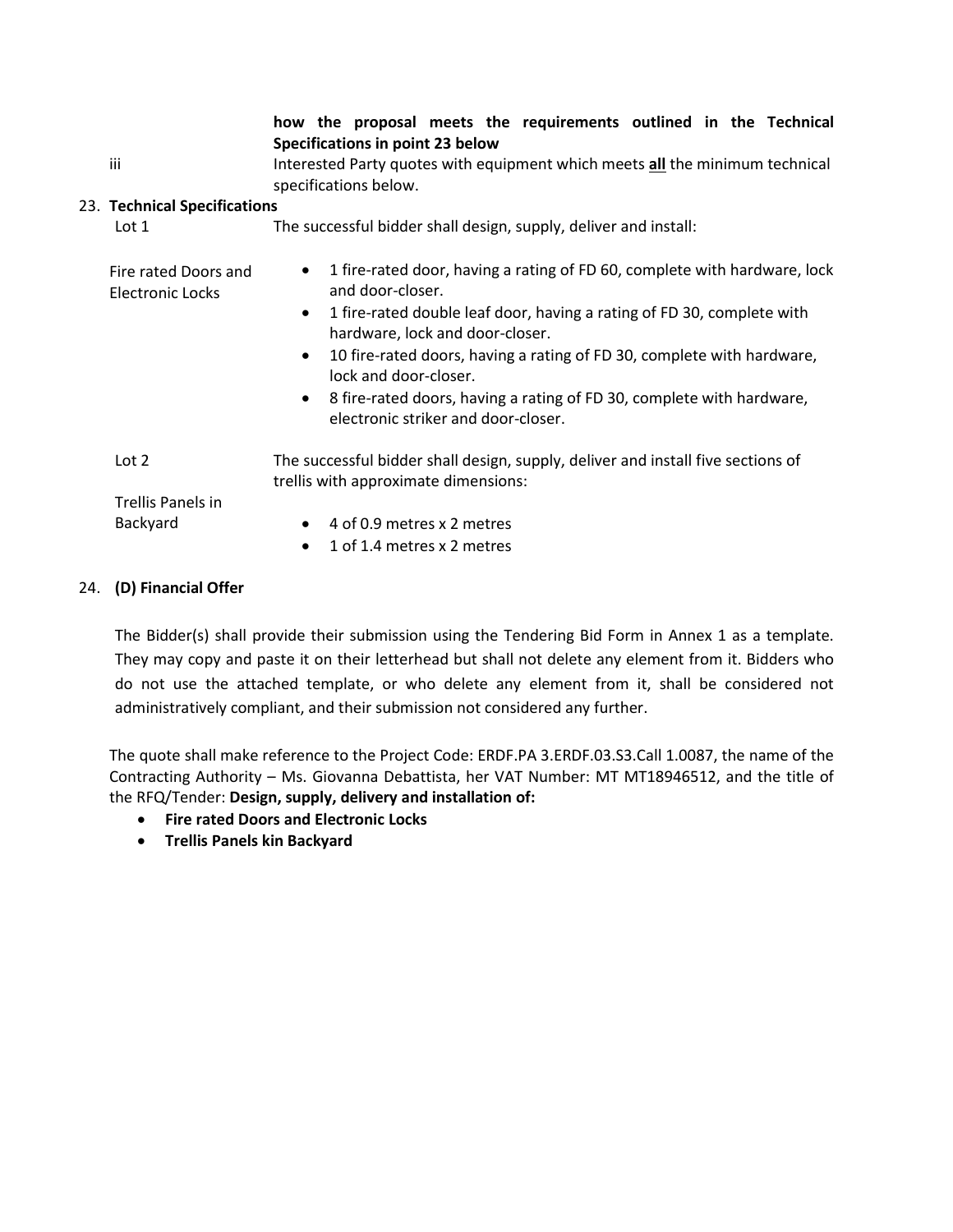#### **Annex 1**

Quote provided to Ms Giovanna Debattista, VAT Number: MT18946512, in response to the Request for

- **Fire rated Doors and Electronic Locks**
- **Trellis Panels in Backyard**

Quotations/Tender No GD 010 bearing title **Design, supply, delivery and installation of:** 

in connection with **ERDF.PA 3.ERDF.03.S3.Call 1.0087 – Investment in a Victoria Boutique Hotel by Giovanna Debattista**

| Operator submitting the                   |                                                                                                 |  |  |  |  |  |
|-------------------------------------------|-------------------------------------------------------------------------------------------------|--|--|--|--|--|
| bid:                                      |                                                                                                 |  |  |  |  |  |
| <b>Registration No</b><br>2               |                                                                                                 |  |  |  |  |  |
| (ID/Company Number)                       |                                                                                                 |  |  |  |  |  |
| VAT Number of the<br>3                    |                                                                                                 |  |  |  |  |  |
| <b>Economic Operator</b>                  |                                                                                                 |  |  |  |  |  |
| 4                                         | Proposal by the Economic Operator Proposal by the Economic Operator [please insert a            |  |  |  |  |  |
|                                           | description of your offer adjacent to each heading. There is no limit as to the length of the   |  |  |  |  |  |
|                                           | narrative. Bidder should also refer to the literature attached which shall be deemed to be an   |  |  |  |  |  |
|                                           | integral part of the RFQ/tender submission.] The bidder may also opt to include the narrative   |  |  |  |  |  |
|                                           | in a separate document, and only cross reference it in the field below. If a bidder opts not to |  |  |  |  |  |
|                                           | tender to any lot, one should indicate N/A.                                                     |  |  |  |  |  |
|                                           |                                                                                                 |  |  |  |  |  |
| Lot 1                                     |                                                                                                 |  |  |  |  |  |
|                                           |                                                                                                 |  |  |  |  |  |
| Fire rated Doors and                      |                                                                                                 |  |  |  |  |  |
| <b>Electronic Locks</b>                   |                                                                                                 |  |  |  |  |  |
|                                           |                                                                                                 |  |  |  |  |  |
|                                           |                                                                                                 |  |  |  |  |  |
| Lot 2                                     |                                                                                                 |  |  |  |  |  |
|                                           |                                                                                                 |  |  |  |  |  |
| <b>Trellis Panels in</b>                  |                                                                                                 |  |  |  |  |  |
| Backyard                                  |                                                                                                 |  |  |  |  |  |
| <b>Quote Validity</b><br>5                |                                                                                                 |  |  |  |  |  |
| (Minimum 12 months)                       |                                                                                                 |  |  |  |  |  |
| 6<br>Warranty                             |                                                                                                 |  |  |  |  |  |
| (minimum 2 years)                         |                                                                                                 |  |  |  |  |  |
| Declarations concerning<br>$\overline{7}$ |                                                                                                 |  |  |  |  |  |
| exclusion grounds                         | I hereby declare that I/the company I am entitled to represent                                  |  |  |  |  |  |
|                                           |                                                                                                 |  |  |  |  |  |
|                                           | Do not fall under any of the grounds listed under Part VI of                                    |  |  |  |  |  |
| LN352/2016.                               |                                                                                                 |  |  |  |  |  |